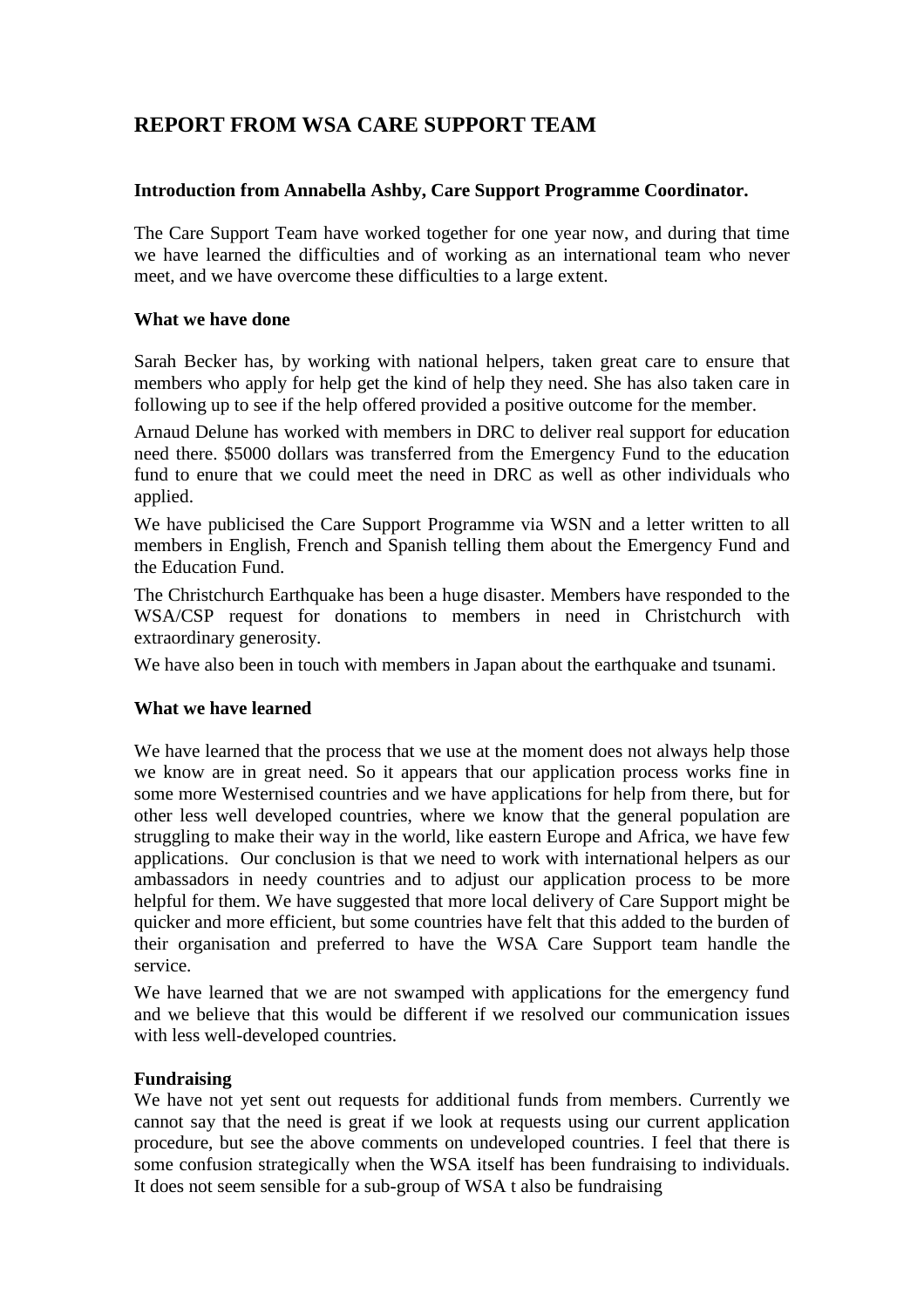## **SUBUD EMERGENCY FUND – 2010 UP TO MAY 2011 REPORT Sarah Becker: Coordinator**

### **Introduction:**

This term we started the work with a completely new team that gave us the chance to bring new energy and also brought new challenges. The three members of our team come from different places of the world, (Europe, Africa and South America). It is not easy to work as a team when we are so far apart and the culture and the language is not the same, but fortunately for us, we have worked in harmony and with much commitment to the work that is done. In this way, we have managed to collect the information in each case, evaluate it and, together with the support of some testing of the SEF Dewan (3 men and 3 women helpers from Chile), take the final decision to support each case.

### **Aims:**

To bring economic support to Subud members and their families with personal emergency needs.

### **Criteria:**

Assistance is typically a one-time grant to relieve a temporary but urgent need that cannot be met elsewhere. Such needs would include the following, although any reasonable request will be considered:

Emergency medical and nursing costs, emergency travel costs for compassionate reasons, unavoidable debt for essential services or utilities, child care costs arising from illness or incapacity of the parents , payment of fees necessary to complete training or avoid loss of place, payment of living and housing expenses due to unforeseen circumstances, including those caused by a natural disaster, costs associated with practical support for a member suffering hardship.

Amounts of grants depend on availability of funds and we try not to exceed US\$3000 per case in order to give answers to as much numbers of cases as possible.

In cases due to big Natural disasters such as the ones in NZ and Japan we had an exceptional procedure; in order to give a faster answer we sent the amount of money available directly to members of the committee so they could distribute it according to the most urgent needs they went discovering.

SEF also gave some support to SEdF in some cases which we considered as emergencies.

### **General Application:**

In order to get the information in each case, we have had the collaboration of local helpers, national helpers and members of the committee, so in many cases we were able to have a better idea of the situation that the person that asked for help was confronting. Sometimes we must be careful not to involve too many people around the member we are bringing the support to, in order to keep confidentiality; however, in our opinion it is good to have this collaboration because we not only received all the information needed but also allowed the members to be closer to the helpers and committee of their Country in order to receive their support as well (on the kedjiwaan or economic side).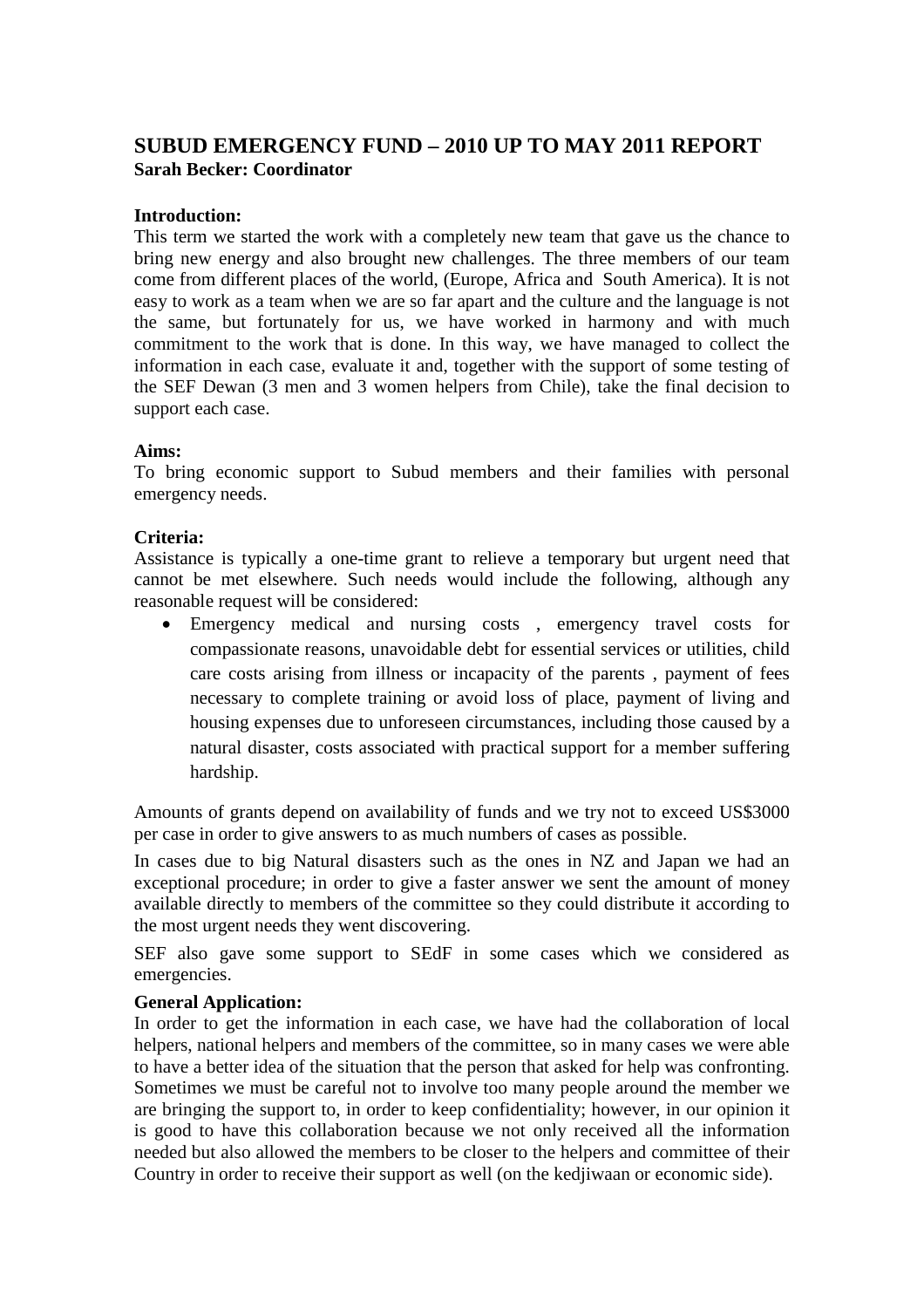- Applications in big Natural disasters: Subud members apply directly to their committees. The members of the committees, sometimes with the help of the person in charge of SD in their country, collect the information and decide the amount that they should give in each case.

### **Grants delivered:**

- Total amount of individual grants: \$11,000 (see details at the SEF information table attach)
- Contribution to Subud Education Fund: \$ 3,815 (see details at SEdF report)
- Total amount collected by fundraising for New Zealand's and Japan's natural disasters: \$22,100 (we are waiting for more information details here)

Most individual grants were for members, most of them with many years in Subud, that are very committed to Subud activities as helpers, members of the committee or as supporters in the creation of new Subud groups.

### **Problems discovered:**

We need to improve the communication and the ways we can get in touch with the members that could need our support and that maybe do not have the knowledge of our program or the channels to get in touch with us. In this regard, members in Africa need special attention.

It is important to keep a good balance between getting information and keeping confidentiality in each case.

There is a need to establish a procedure for big natural disasters in order to give a better and faster support to the victims.

### **Recommendations:**

In order to improve communication we need to evaluate the appointment of local representatives in as many countries as possible, so we can keep contact and open channels for future needs. The representatives could also be the same as the SD rep in each country; maybe this is something we should evaluate with SDI.

It is good to keep local and national helpers and/or members of the committee of the country involved in each case, so that the members have the opportunity to receive support from the local group as well.

In Africa we need to have closer contact and communication with the International Helpers that visit them in order to keep an open channel to get in contact to the members in need there.

We need to collect information from the people that are in charge of distributing the support in the countries that have suffered big natural disasters, in order to establish procedures to improve the answer for these disasters and future ones. We also need to discuss this with the WSA executive committee to get other ideas.

### **Feedback from collaborators**

"Yes indeed the money was carefully used and her situation seems much calmer and 'on track' again. We hope that this will continue and her efforts to increase and improve her work and financial 'where with all' will go well.

Life is always changing and often full of surprises. It seems our attitude to those ups & downs that makes the difference.

Yes SEF's support, love and good wishes certainly make a big part of that difference.

We are grateful that such an organization as SEF exists within 'our Subud'.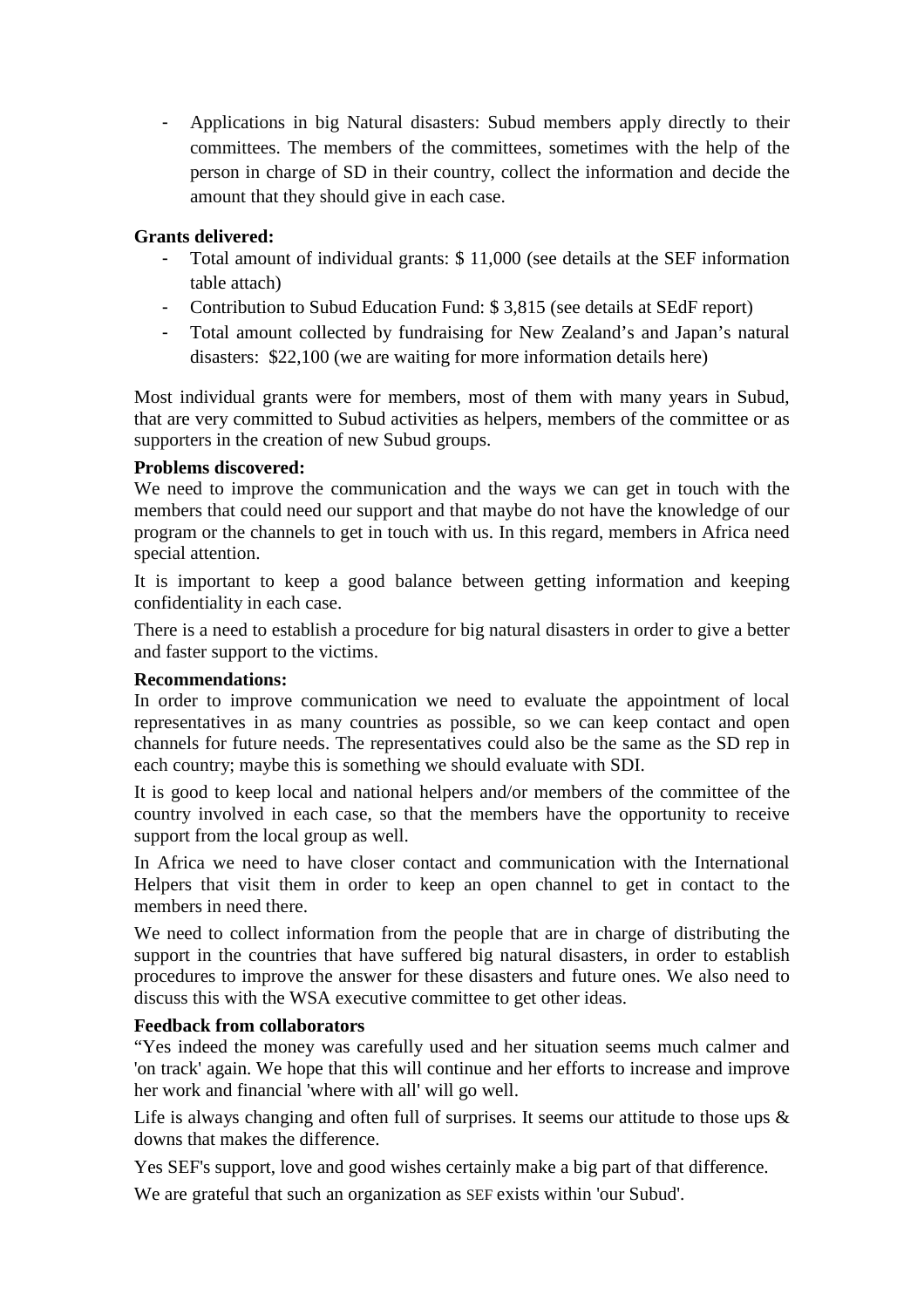Thank you very much for your work with this Support Fund."

"The person in question was able to rise up from a desperate situation and get her financial life on track."

"en realidad las respuestas que hemos visto de los miembros que han recibido la ayuda ha sido muy buena, Realmente ha sido una bendición el poder tener el SEF como un apoyo a estas situaciones de calamidad a estos miembros"

#### **Messages of gratitude from members**

"First of all we thanks our father Almighty God and the help Fond for the grant we received through of our local helper, We received everything in order and we were able to pay the outstanding debts and kip a little reserve.

My husband and I send our infinitive thanks and send our warm greetings .We will be always thankful"

"I was able to pay my annual Home Insurance Contents Protection Policy until the end of November, 2011. Just in time"

"Thank you for your support of the application and for your continued confidentiality".

### **SUBUD EDUCATION FUND - 2010 ACTIVITY REPORT**

#### **Aims:**

To enable deserving Subud members or children of Subud members to improve their qualifications or skills, this at any level: from elementary school, to university or vocational education.

### **Criteria:**

Studies or professional achievements, quality and coherence of the project, benefit for the community, involvement of the applicant and/or family in the community - in Subud too, financial involvement of the family and capacity of bearing the costs of the proposed studies.

Normally, it is a once only grant, but exceptions may occur in case of outstanding applications.

Number and amounts of grants depend on availability of funds.

For some cases, an appeal was made to the Subud Emergency Fund (e.g. the DRC).

Remark: In the DRC, the public education system charges school fees that are high compared to the family income and, whenever parents become unable to bear their cost, students get expelled from school or university. There is presently a 40% school dropout rate that is mostly due to economical reasons.

### **Grants delivered:**

Total amount: \$8,815 (3,815 coming from the Emergency Fund)

- Kalimantan: \$2,700 to a 3rd Nurses' School student. Outstanding application. High personal and family involvement at every level. Costly 8 months internship in a big